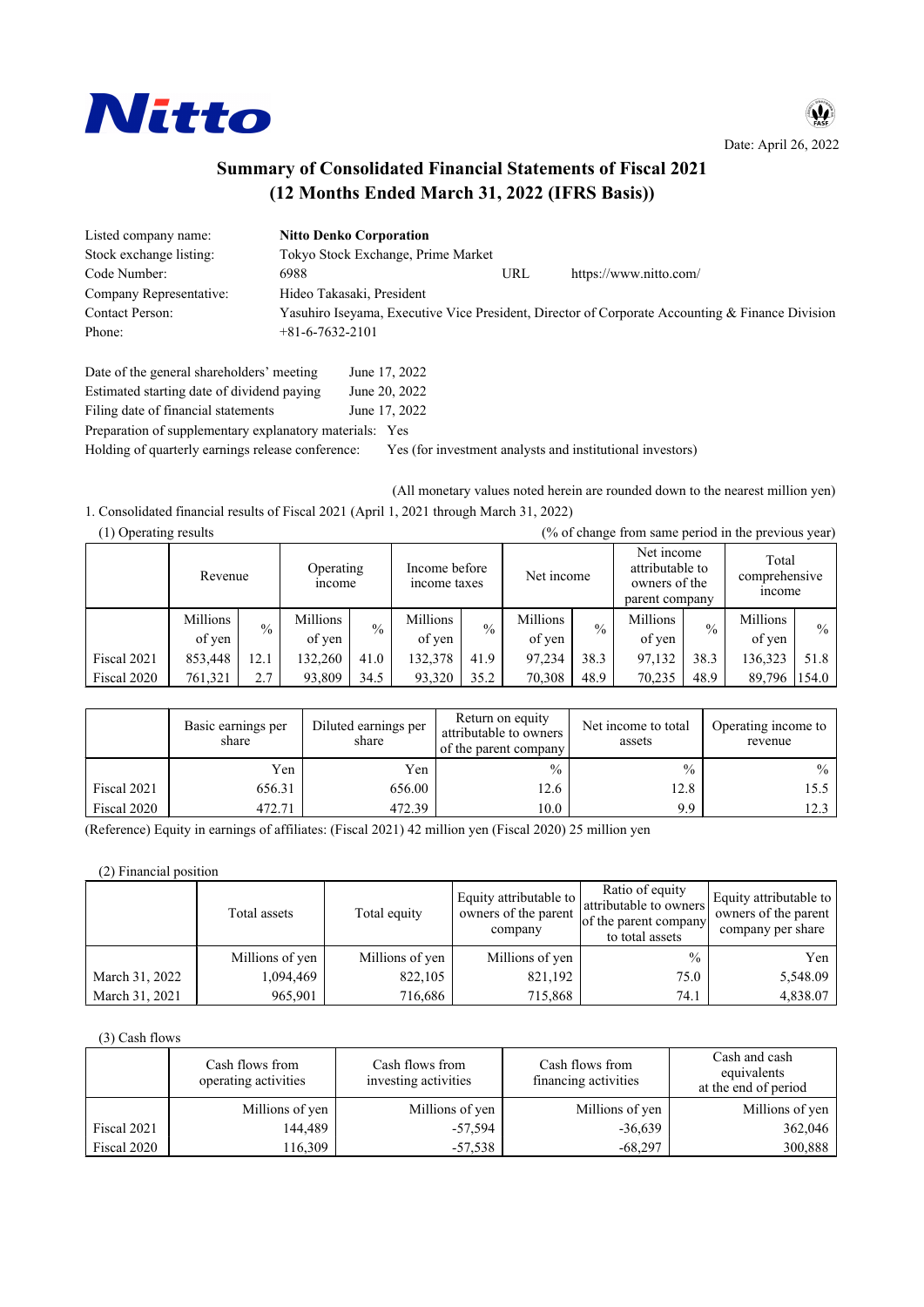#### 2. Dividends

|                           |                          |        | Dividends per share      |          |        | Dividends total | Dividend<br>payout ratio | Dividends to equity<br>attributable to<br>owners of the |
|---------------------------|--------------------------|--------|--------------------------|----------|--------|-----------------|--------------------------|---------------------------------------------------------|
|                           | 1Q                       | 2Q     | 3Q                       | Year-end | Annual | (Annual)        | (Consolidated)           | parent company<br>(Consolidated)                        |
|                           | Yen                      | Yen    | Yen                      | Yen      | Yen    | Millions of yen | $\frac{0}{0}$            | $\frac{0}{0}$                                           |
| March, 2021               | -                        | 100.00 |                          | 100.00   | 200.00 | 29,593          | 42.3                     | 4.3                                                     |
| March, 2022               | -                        | 110.00 | -                        | 110.00   | 220.00 | 32,561          | 33.5                     | 4.2                                                     |
| (Forecast)<br>March, 2023 | $\overline{\phantom{a}}$ | 120.00 | $\overline{\phantom{0}}$ | 120.00   | 240.00 |                 | 35.5                     |                                                         |

3. Forecast of Fiscal 2022 (April 1, 2022 through March 31, 2023)

|            |                             |               |                               |               |                    |               |                                                                  |               |                             |               | (% of change from same period in the previous year) |
|------------|-----------------------------|---------------|-------------------------------|---------------|--------------------|---------------|------------------------------------------------------------------|---------------|-----------------------------|---------------|-----------------------------------------------------|
|            | Operating income<br>Revenue |               | Income before<br>income taxes |               | Net income         |               | Net income<br>attributable to<br>owners of the<br>parent company |               | Basic earnings<br>per share |               |                                                     |
|            | Millions<br>of yen          | $\frac{0}{0}$ | Millions<br>of yen            | $\frac{0}{0}$ | Millions<br>of yen | $\frac{0}{0}$ | Millions<br>of yen                                               | $\frac{0}{0}$ | Millions<br>of yen          | $\frac{0}{0}$ | Yen                                                 |
| First half | 440,000                     | 3.3           | 75,000                        | 3.0           | 75,000             | 3.2           | 53,000                                                           | 1.6           | 53,000                      | 1.7           | 358.08                                              |
| Annual     | 880,000                     | 3.1           | 140,000                       | 5.9           | 140,000            | 5.8           | 100,000                                                          | 2.8           | 100,000                     | 3.0           | 675.61                                              |

#### - Others

(1) Changes in significant subsidiaries during this fiscal year: No

(2) Changes in accounting policies applied and changes in accounting estimates

1. Changes in accounting policies required by IFRS: No

2. Changes in accounting policies other than the above: No

3. Changes in accounting estimates: No

(3) Number of shares outstanding (Common stock)

1. Number of shares outstanding at the end of the period (including treasury stock) March, 2022: 149,758,428 March, 2021: 149,758,428

2. Number of treasury stock at the end of the period March, 2022: 1,744,778

March, 2021: 1,792,681

3. Average number of outstanding shares during the period (cumulative from the beginning of the period) Fiscal 2021: 147,996,116 Fiscal 2020: 148,580,010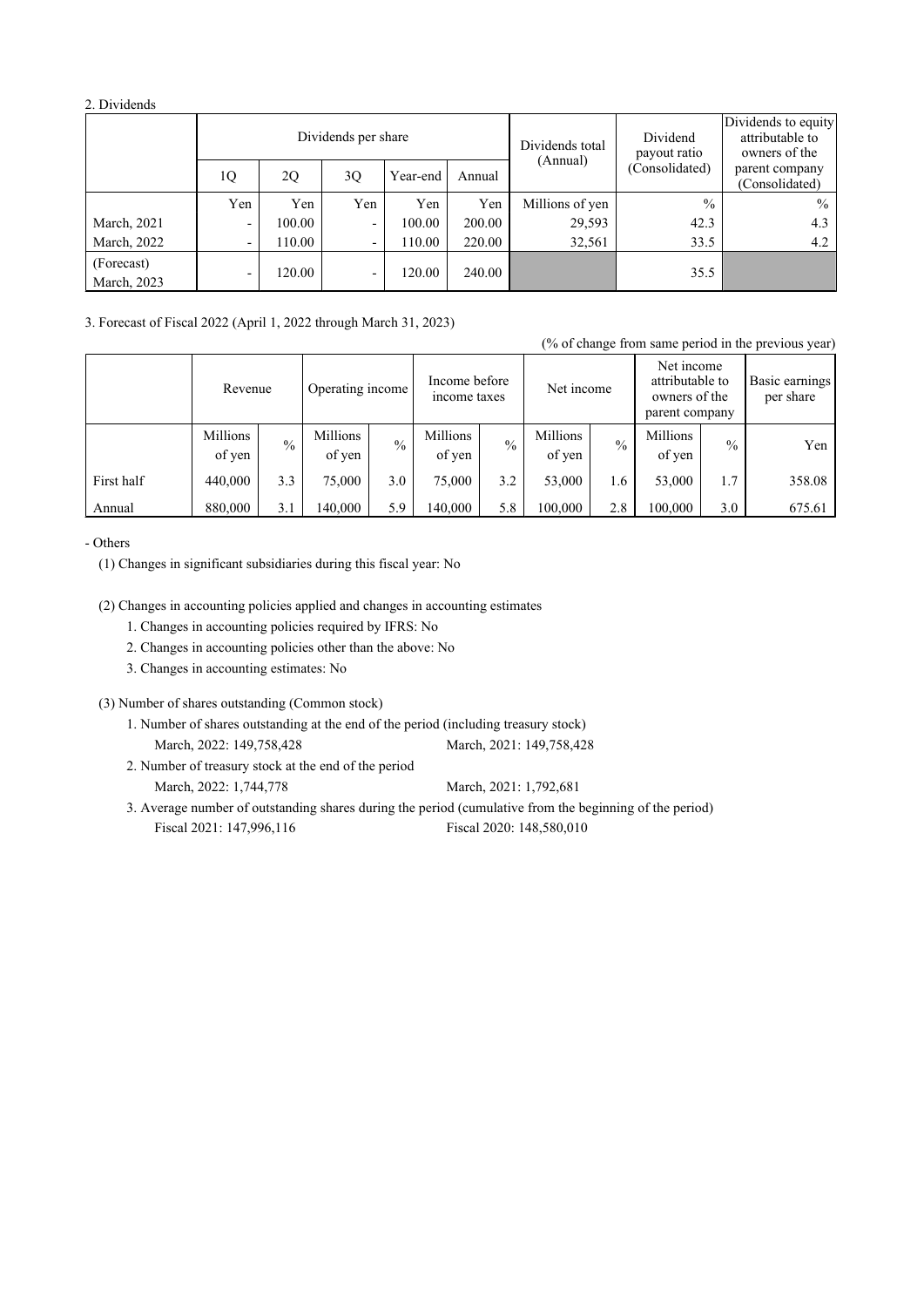| (1) Operating results |                 |               |                  |               |                 |               | (70 OI change from previous year) |               |
|-----------------------|-----------------|---------------|------------------|---------------|-----------------|---------------|-----------------------------------|---------------|
|                       | Net sales       |               | Operating income |               | Ordinary income |               | Net income                        |               |
|                       | Millions of yen | $\frac{0}{0}$ | Millions of yen  | $\frac{0}{0}$ | Millions of yen | $\frac{0}{0}$ | Millions of yen                   | $\frac{0}{0}$ |
| Fiscal 2021           | 517,458         | 7.5           | 67.868           | 30.7          | 85,963          | 23.6          | 65,815                            | 26.9          |
| Fiscal 2020           | 481,473         | 2.3           | 51,919           | 22.4          | 69.522          | 17.1          | 51.855                            | 12.5          |
|                       |                 |               |                  |               |                 |               |                                   |               |

#### (Reference) Non-consolidated financial results of Fiscal 2021 (April 1, 2021 through March 31, 2022)  $(1)$  Operating results  $(0/2)$  of abong from provious your

| - Fiscal 2020 | 401,47                          | $\mathcal{L}$ . $\mathcal{L}$ | 21,919                           | 22.4   |
|---------------|---------------------------------|-------------------------------|----------------------------------|--------|
|               |                                 |                               |                                  |        |
|               | Net income per share<br>- Basic |                               | Net income per share<br>-Diluted |        |
|               |                                 | Yen                           |                                  | Yen    |
| Fiscal 2021   |                                 | 444.71                        |                                  | 444.50 |
| Fiscal 2020   |                                 | 349.01                        |                                  | 348.77 |

#### (2) Financial position

|                | Total assets    | Net assets      | Shareholders'<br>equity to total assets | Net assets per share |
|----------------|-----------------|-----------------|-----------------------------------------|----------------------|
|                | Millions of yen | Millions of yen | $\frac{0}{0}$                           | Yen                  |
| March 31, 2022 | 729,581         | 487,646         | 66.8                                    | 3,292.16             |
| March 31, 2021 | 681.499         | 454,160         | 66.6                                    | 3,066.03             |

(Reference) Shareholders' equity: (March 31, 2022) 487,285 million yen (March 31, 2021) 453,667 million yen

- This summary is not subject to audit procedures by Certified Public Accountants or audit firm.

- Explanations for adequate utilization of the forecast and other special matters

The forward-looking statements shown in this report, including the forecast, are prepared based on information available to the Company and on certain assumptions deemed reasonable as of the issuing date of the report. Consequently, the statements herein do not constitute promises regarding actual results by the Company. Actual results may differ materially from forecasted figures due to various unknown factors. For conditions regarding this forecast and precaution for use, please refer to "1. Summary of Operating Results, Etc. (2) Outlook for the fiscal year ending March 31, 2023" on page 5 of the Attachment to this summary of consolidated financial results.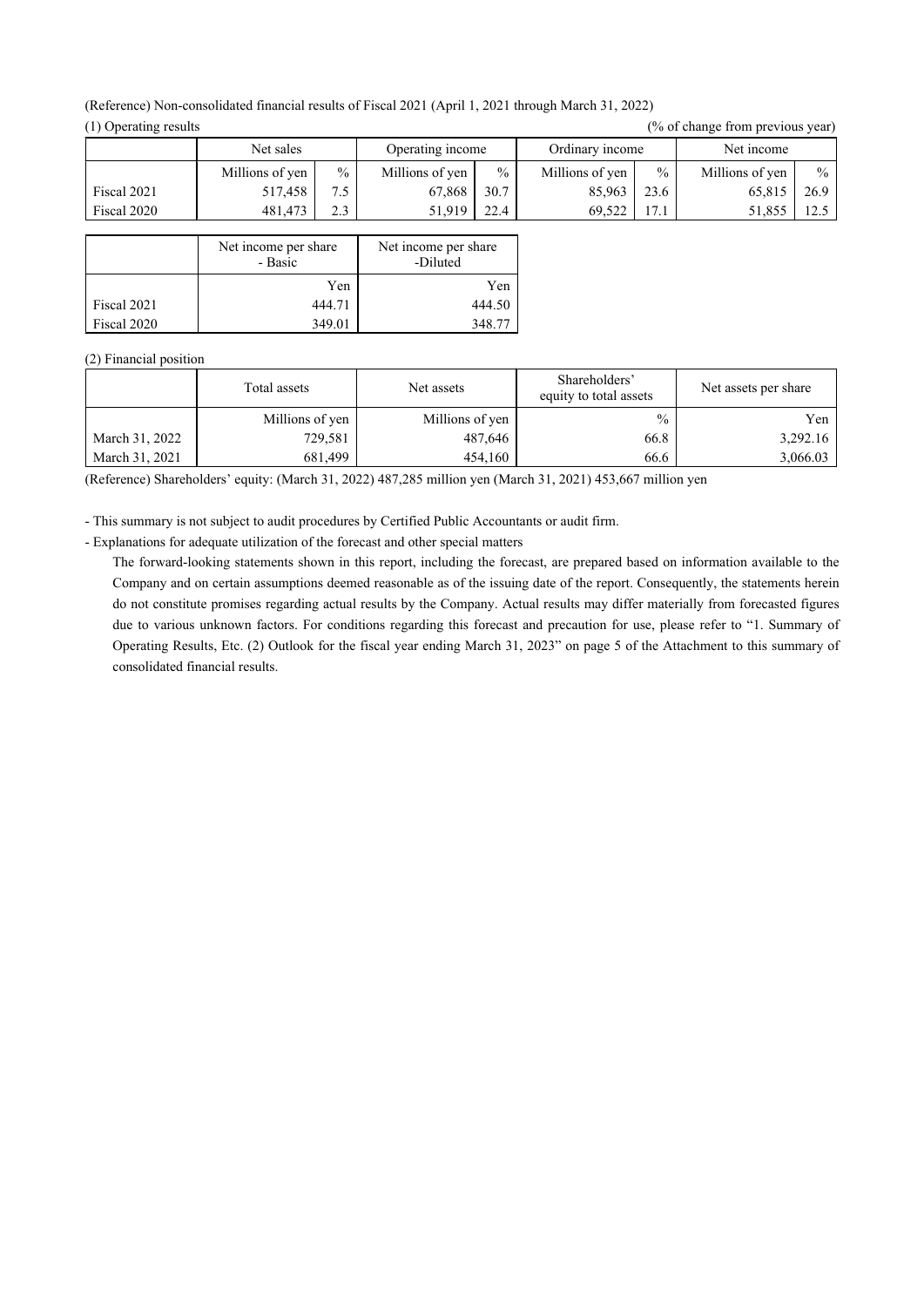(Attached Documents)

| Index                                                                                                            |        |
|------------------------------------------------------------------------------------------------------------------|--------|
|                                                                                                                  | 2      |
| (1) Summary of consolidated operating results and financial position during the fiscal year ended March 31, 2022 | 2      |
|                                                                                                                  | 5      |
|                                                                                                                  | 6      |
|                                                                                                                  | 6      |
|                                                                                                                  | $\tau$ |
|                                                                                                                  | 7      |
|                                                                                                                  | 9      |
|                                                                                                                  | -11    |
|                                                                                                                  | 13     |
|                                                                                                                  | -14    |
|                                                                                                                  | -14    |
|                                                                                                                  | 14     |
|                                                                                                                  | 16     |
|                                                                                                                  | 16     |
|                                                                                                                  | 16     |
|                                                                                                                  |        |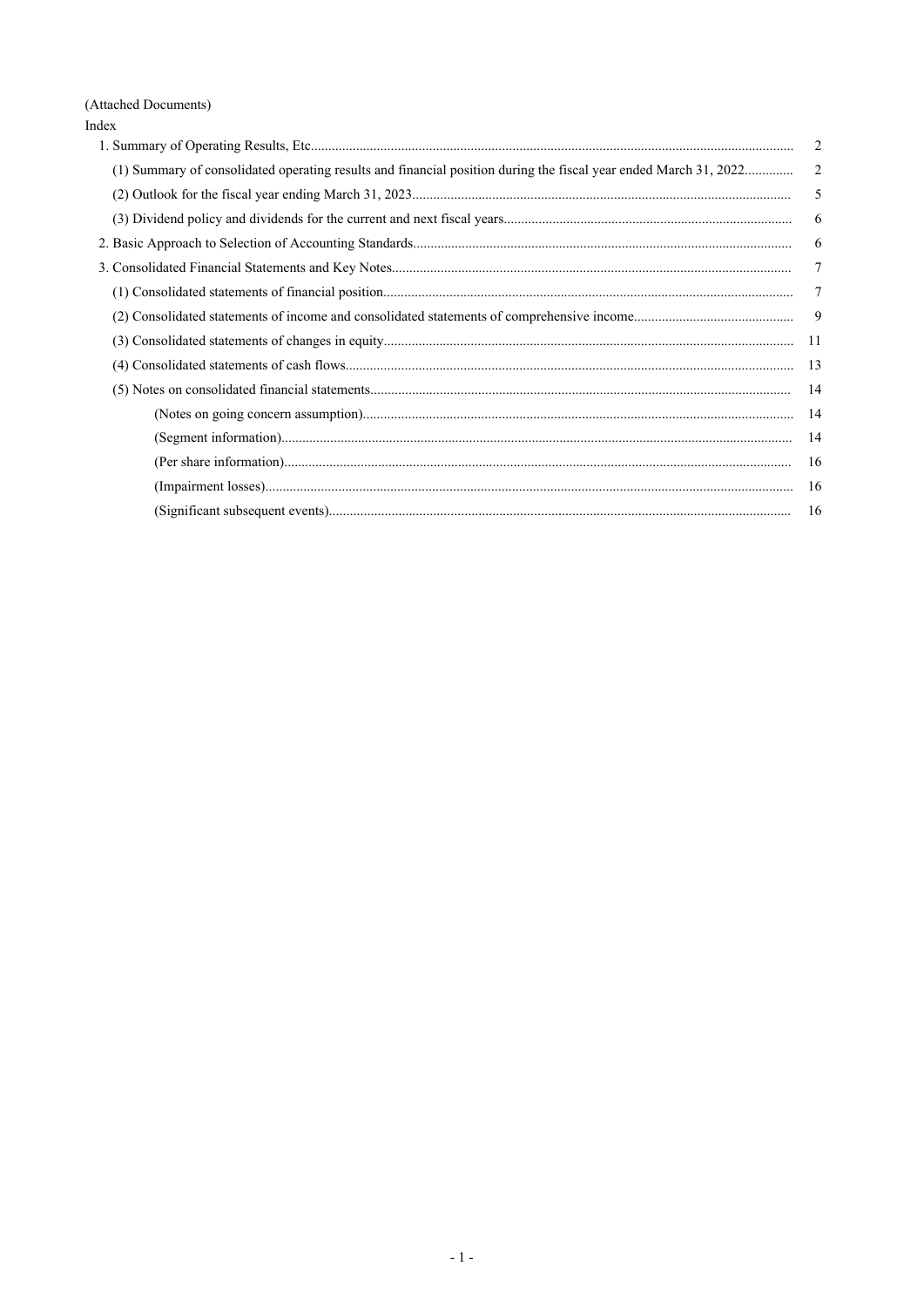#### 1. Summary of Operating Results, etc

(1) Summary of consolidated operating results and financial position during the fiscal year ended March 31, 2022 ① Summary of operating results during the fiscal year ended March 31, 2022

#### **Summary of overall business**

The economic environment in FY2021 saw recovery reflecting progress in both epidemic prevention and economic activities due to the spread of vaccines and economic support measures in various countries in response to the emergence of new COVID-19 variant. In addition, digitization has accelerated in all fields, and new work styles such as teleworking has become firmly established. On the other hand, the global economy has become increasingly uncertain as evidenced by further rises in raw material prices, disruptions in the supply chain, and the rapid depreciation of the yen, caused by Russia's invasion of Ukraine.

In the key markets of Nitto Group (the "Group") under this environment, high-precision circuits for smartphones, optical films for OLEDs and assembly materials grew. In addition, sales of semiconductor-related materials and optical films for laptops and tablet devices remained firm. Automotive materials and general industrial materials recovered from the impact of COVID-19. In the nucleic acid drug market, the development of COVID-19 vaccine is progressing at a rapid pace, the demand for the Group's oligonucleotide contract manufacturing and its related materials is increasing.

In response to COVID-19, the Group is working to continue supplying to customers while prioritizing everyone's health and safety and preventing the spread of infection. The Group will continue to make our utmost efforts to prevent any disruption in the provision of products and services to our customers

As a result of the above, revenue increased by 12.1% from the same period of the previous year (changes hereafter are given in comparison with the same period of the previous year) to 853,448 million yen. Operating income increased by 41.0% to 132,260 million yen, income before income taxes increased by 41.9% to 132,378 million yen, net income increased by 38.3% to 97,234 million yen, and net income attributable to owners of the parent company increased by 38.3% to 97,132 million yen.

#### **Summary of results by segment**

#### (Industrial Tape)

For Functional Base Products, sales increased from the previous fiscal year. As new work styles such as teleworking became firmly established, demands for ceramic condenser and semiconductor used for electronic devices such as tablet devices and servers increased, and thus demands for related materials used in their manufacturing process also increased. In addition, demand for assembly materials grew with the growth in production of high-end smartphones. Automobile materials, general industry materials, and protective materials for metal plates recovered from the impact of COVID-19 in the previous fiscal year. On the other hands, the Group was affected by rising raw material and transportation costs due to factors such as rising crude oil prices.

As a result of the above, revenue increased by 11.2% to 330,427 million yen and operating income increased by 43.8% to 39,283 million yen.

#### (Optronics)

In Information Fine Materials, revenue did not reach the level of the previous fiscal year. The demands of products used for TV, optical films for LCD and ITO films decreased. On the other hands, the demands of optical films for laptops and tablet devices and optical films for OLED smartphones increased. In addition, for products used for TVs, the Group received royalty payment under the licensing agreements with our business partners in the 1st quarter of the fiscal year.

Sales of Flexible Printed Circuits increased from the previous fiscal year. Demand for circuit materials of CIS (Circuit Integrated Suspension) increased with an increase in manufacturing of hard disk drives (HDDs) used in data centers with high capacities, and we have increased our production capacity to meet the growing demand and carry out the supply responsibilities. The number of models adopting the high-precision circuits for high-end smartphones has expanded from the previous fiscal year, that contributed significantly to the business performance.

As a result of the above, revenue increased by 7.2% to 459,552 million yen and operating income increased by 19.7% to 96,599 million yen.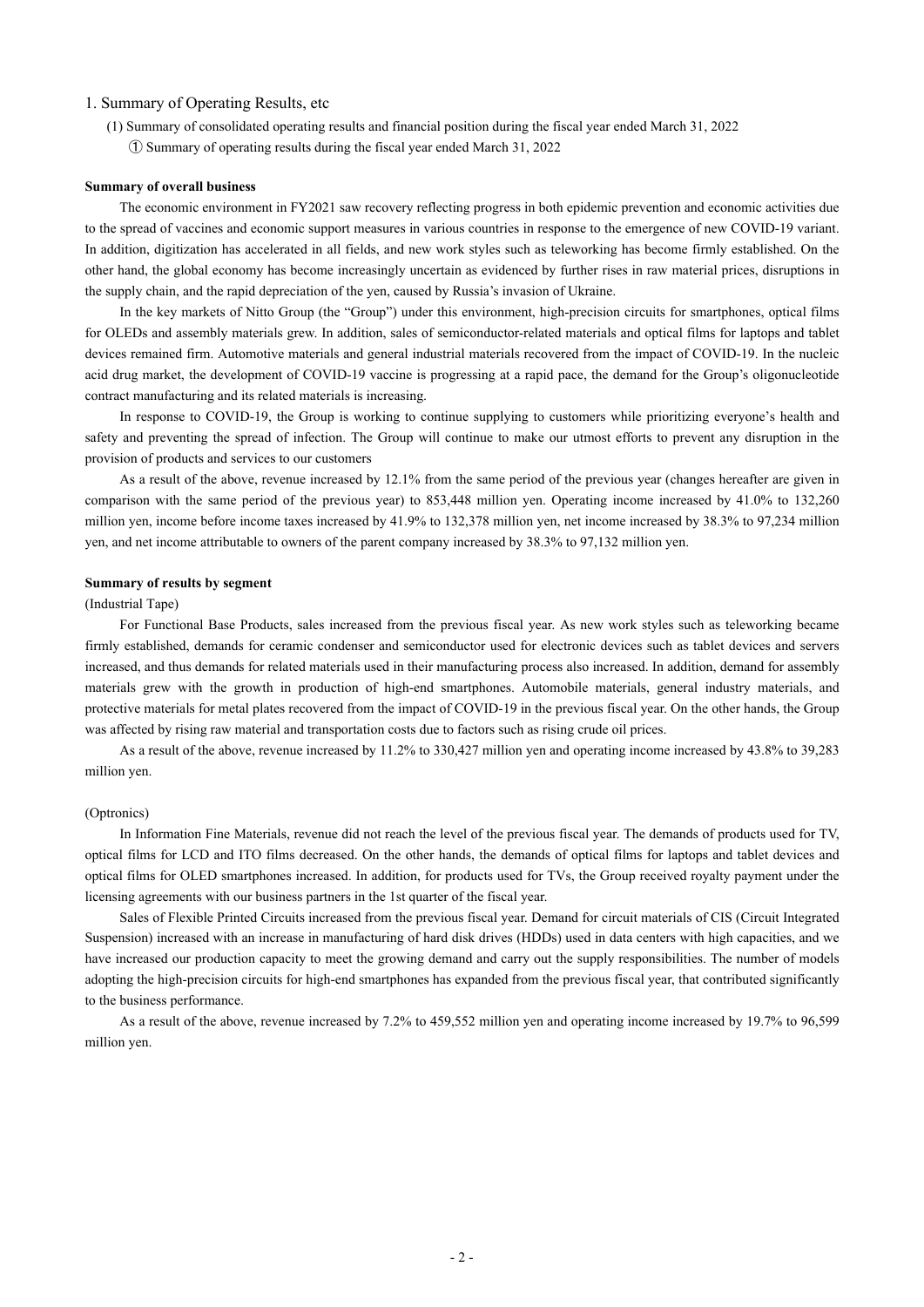#### (Life Science)

Sale of Medical Products increased from the previous fiscal year. Amid a global shortage of COVID-19 vaccines, the development of new vaccines is accelerating, and the Group has begun supplying immunologic adjuvants for COVID-19 vaccines in oligonucleotide contract manufacturing business and added new manufacturing lines. Demand of polymer beads for nucleic acid synthesis (NittoPhase<sup>TM</sup>) also increased in the growing market of nucleic acid drugs. Demand for surgical tapes was recovering at a slow pace from the impact of COVID-19.

In development of nucleic acid drugs, the Group achieved predefined milestone based on the exclusive license agreement of ND-L02-s0201 (BMS-986263) for advanced liver fibrosis in the 1st quarter of the fiscal year. The Group continues to engage in clinical trials of idiopathic pulmonary fibrosis and intractable cancer drugs.

As a result of the above, revenue increased by 74.0% to 51,958 million yen and operating income amounted to 9,790 million yen. (operating loss of 3,011 million yen was reported in the same period of the previous year)

#### (Others)

Sales of Membrane (high-polymer separation membrane) grew compared to the previous fiscal year. Demand recovered in various industrial applications. On the other hands, impairment losses were recorded as a result of aggressive restructuring, including revision of our product portfolio, in order to focus on the decarbonization market, which is expected to grow.

In New Business in FY2021, We discontinued the development of neodymium magnets.

As a result of the above, revenue increased by 19.0% to 27,698 million yen and operating loss amounted to 9,964 million yen. (operating loss of 7,496 million yen was reported in the same period of the previous year)

|                        | (Reference) Segment Information   |                                                           |                                                           | (Yen in Millions) |  |
|------------------------|-----------------------------------|-----------------------------------------------------------|-----------------------------------------------------------|-------------------|--|
|                        |                                   | Fiscal 2020<br>(April 1, 2020)<br>through March 31, 2021) | Fiscal 2021<br>(April 1, 2021)<br>through March 31, 2022) |                   |  |
|                        |                                   | Revenue                                                   | Revenue                                                   | Y-o-Y $(\% )$     |  |
|                        | Revenue                           | 297,080                                                   | 330,427                                                   | 111.2             |  |
| <b>Industrial Tape</b> | Operating income                  | 27,311                                                    | 39,283                                                    | 143.8             |  |
|                        | <b>Information Fine Materials</b> | 372,822                                                   | 363,699                                                   | 97.6              |  |
| Optronics              | <b>Flexible Printed Circuits</b>  | 56,063                                                    | 95,852                                                    | 171.0             |  |
|                        | Total                             | 428,886                                                   | 459,552                                                   | 107.2             |  |
|                        | Operating income                  | 80,727                                                    | 96,599                                                    | 119.7             |  |
|                        | Revenue                           | 29,855                                                    | 51,958                                                    | 174.0             |  |
| Life Science           | Operating income                  | $-3,011$                                                  | 9,790                                                     |                   |  |
|                        | Revenue                           | 23,266                                                    | 27,698                                                    | 119.0             |  |
| Others                 | Operating income                  | $-7,496$                                                  | $-9,964$                                                  |                   |  |
|                        | Revenue                           | $-17,767$                                                 | $-16,188$                                                 |                   |  |
| Corporate/Elimination  | Operating income                  | $-3,722$                                                  | $-3,449$                                                  |                   |  |
|                        | Revenue                           | 761,321                                                   | 853,448                                                   | 112.1             |  |
| Total                  | Operating income                  | 93,809                                                    | 132,260                                                   | 141.0             |  |

(Note) Previously, Industrial Tape was divided into Functional Base Products and Transportation. However, as a result of changes in the management structure that have been made during the fiscal year 2021, Functional Base Products and Transportation have been integrated and described as Industrial Tape. Such changes have also been reflected in the figures for the fiscal year ended March 31, 2021.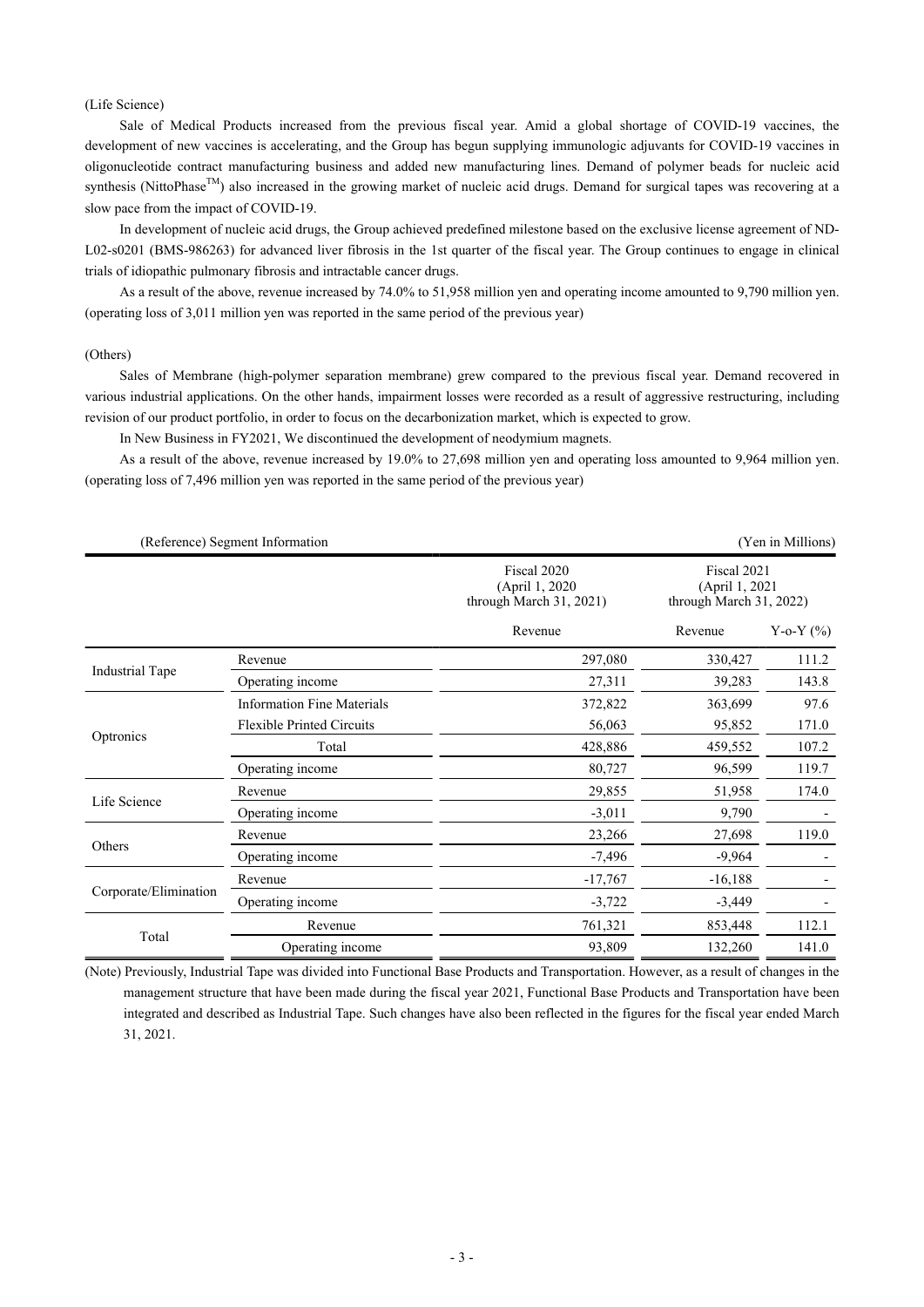② Summary of consolidated financial position and cash flows for the fiscal year ended March 31, 2022

Cash and cash equivalents (hereinafter referred to as "Cash") was 362,046 million yen at the end of the fiscal year ended March 31, 2022, an increase of 61,157 million yen from the end of the previous fiscal year. The following are changes in the financial position by each cash flow activity and their factors.

#### (Cash flow from operating activities)

Cash increased by 144,489 million yen as a result of operating activities (an increase of 116,309 million yen at the end of the previous fiscal year). The main factors responsible for the increase were income before income taxes of 132,378 million yen and depreciation and amortization of 50,211 million yen and impairment losses of 5,986 million yen and increase (decrease) in advances received of 13,897 million yen, while the main offsetting factor was decrease (increase) in trade and other receivables of 10,118 million yen and decrease (increase) in inventories of 14,000 million yen and income taxes (paid) refunded of 30,445 million yen.

(Cash flow from investing activities)

Cash decreased by 57,594 million yen as a result of investing activities (a decrease of 57,538 million yen at the end of the previous fiscal year). The main factors responsible for the decrease were the purchase of property, plant and equipment and intangible assets of 58,958 million yen.

(Cash flow from financing activities)

Cash decreased by 36,639 million yen as a result of financing activities (a decrease of 68,297 million yen at the end of the previous fiscal year). The main factors responsible for the decrease were repayment of finance lease obligations of 5,228 million yen, cash dividends paid of 31,076 million yen.

Shown below are the changes in the Group's cash flow indices.

|                                                                                             | March 2019 | March 2020 | March 2021 | March 2022 |
|---------------------------------------------------------------------------------------------|------------|------------|------------|------------|
| Ratio of equity attributable to owners of the parent<br>company to total assets $(\% )$     | 76.7       | 74.8       | 74.1       | 75.0       |
| Ratio of equity attributable to owners of the parent<br>company on a market value basis (%) | 99.9       | 80.6       | 144.9      | 119.3      |
| Ratio of liabilities with interest to cash flow (year)                                      | 0.0        | 0.2        | 0.2        | 0.2        |
| Interest coverage ratio (times)                                                             | 275.8      | 190.1      | 188.3      | 269.8      |

(Notes) 1 Each index is calculated using the following formulae based on consolidated financial results.

Ratio of equity attributable to owners of the parent company to total assets (%): Equity attributable to owners of the parent company / Total assets

Ratio of equity attributable to owners of the parent company on a market value basis (%): Market capitalization / Total assets

Ratio of liabilities with interest to cash flow (year): Liabilities with interest / Cash flow from operating activities Interest coverage ratio (times): Cash flow from operating activities / Interest payment

- 2 Market capitalization is calculated by the closing price of the share at the end of the year multiplied by the number of shares issued at the end of the year, after deduction of treasury stock.
- 3 Cash flow from operating activities is used to calculate the Group's cash flow indices shown above.
- 4 Liabilities with interest represent all liabilities included in the consolidated statements of financial position for which interest is paid.
- 5 Effective the fiscal year ended March 31, 2020, the Company has adopted IFRS 16 "Leases". As a result, a new lease liability has been recorded. In addition, a portion of the lease payments is recorded as interest expense.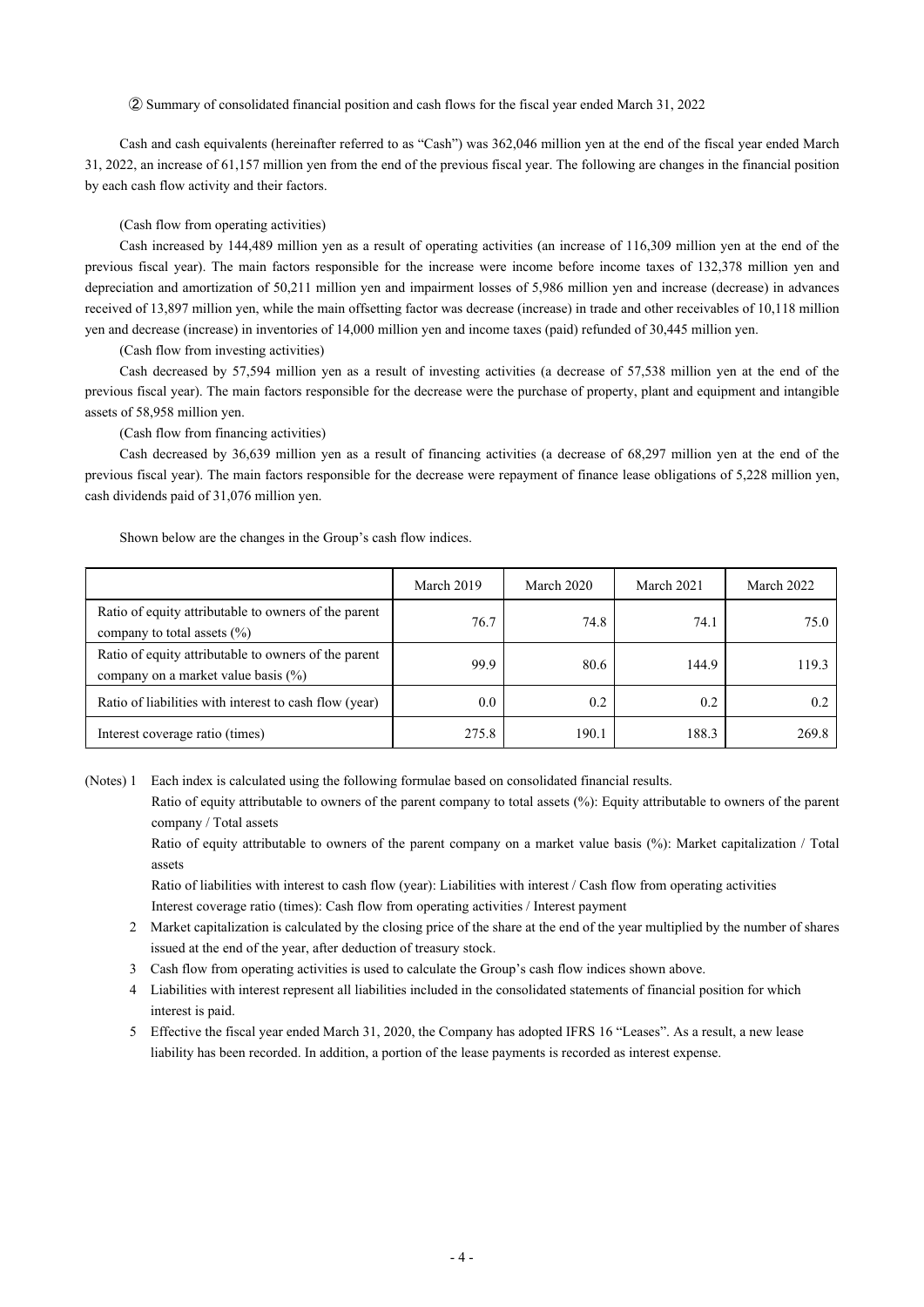#### (2) Outlook for the fiscal year ending March 31, 2023

In the fiscal year ending March 31, 2023 (April 1, 2022 through March 31, 2023), the global economy will continue to recover autonomously toward the New Normal. On the other hand, Russia's military invasion of Ukraine will cause the prices of energy and primary products to continue rising, and countries are now faced with the difficult task of balancing inflation control with economic growth through monetary policies. In addition, the global situation is expected to come to another layer of confusion, as there are concerns about the blocking of the economy due to the divided supply chain.

In such economic environment, the Group formulated "Nitto Beyond 2023", the mid-term management plan, with our vision for 2030. Under this plan, the Group will accelerate ESG management aiming to solve social issues, and simultaneously create economic value through our business activities.

In ESG management, the Group have set KPIs of maintaining a high ratio of new products, reducing CO<sub>2</sub> emissions in anticipation of decarbonizing society, and increasing the ratio of female managers, and work to achieve these targets. In addition, the Group will establish Human Life Solutions business segment to accelerate the development of products that contribute broadly to coexistence with the global environment, people's lives, and livelihoods.

Amid a rapidly changing environment, the Group will implement both growth strategies and structural reforms in order to achieve our "Nitto Beyond 2023" mid-term management plan. In this way, the Group will build immune to external environment.

For Industrial Tape, from the background of popularization of 5G and the spread of new lifestyle, we expect stable demands for electronic materials and semiconductor process materials. We will strive to differentiate ourselves with our technologies in response to changes in the market, such as heightened environmental awareness, and lead to sustainable business growth. In the automotive materials business, we will respond to growing demand in fields of CASE (Connected, Autonomous, Shared and Electric), and create new products. The demand will increase as automobile production recovers from a decline due to a shortage of semiconductors. Moreover, it is expected that raw material prices and transportation costs continue to rise. Along with our growth strategy, the Group will work to further improve productivity and create a business foundation that will stably achieve a high level of profitability in terms of Industrial Tape as a whole.

In Information Fine Materials of Optronics, the Group will turn to a royalty business utilizing intellectual property in TV market. Certain demand is expected for optical films for laptop and tablet device from the background of the establishment of telework. In addition, in the maturing smartphone market, the Group will work to expand adoption of in OLED models, and to respond to new displays, such as foldable displays. The Group will focus on the optical films market for in-vehicle and metaverse applications as the next growth point, and invest management resources to expand our business in the future.

In Flexible Printed Circuits, demand for high-capacity HDD used in data center is expected to remain strong. The Group will strengthen its production capacity to build a stable supply system. We will work to increase production capacity and improve productivity to expand the supply for high-end smartphones.

Human Life was newly established in FY2022. This segment consists of Medical Products of Life Science and Membrane Products of Others. In addition to contributing through conventional pharmaceutical and medical products, the Group will accelerate the development of products that contribute broadly to coexistence with the global environment, people's lives, and livelihoods.

In Life Science (Medical Products), we expect continued demand for immunologic adjuvants for COVID-19 vaccines in oligonucleotide contract manufacturing business. We also expect the commercialization of oligonucleotide therapeutics for common diseases and cancers. The Group will utilize its design-service capabilities in oligonucleotide manufacturing process, and further enhance production capacity. In new nucleic acid drug discovery, the Group will expedite research, development, and clinical trial of idiopathic pulmonary fibrosis and intractable cancer drugs into next growth driver.

Demand for Membrane is expected to rise in the medium to long term against the backdrop of water shortages and stricter environmental regulations in each country. We will review our product portfolio, develop products for the decarbonization market, and work to create products that contribute to the environment and human beings.

In New Businesses in Others, we will classify development themes into the following stages of "0 (idea)  $\rightarrow$ 1 (project launch)  $\rightarrow$ 10 (productization)  $\rightarrow$ 100 (commercialization)," and actively allocate management resources to those themes that the Group decides to grow and accelerate commercialization. We will continue to work on new business themes such as optical plastic fiber and disposable holter, aiming for early mass production.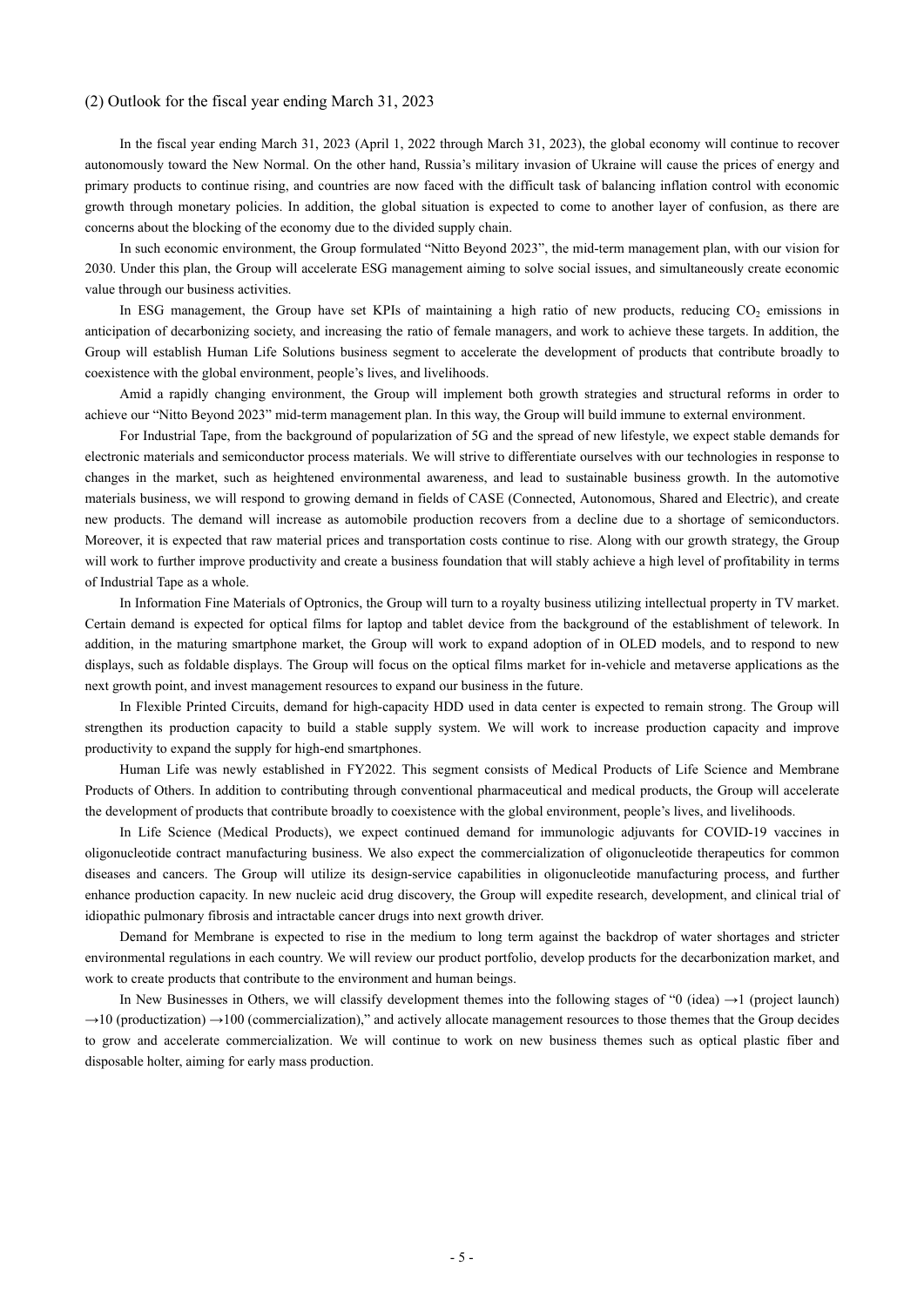The forecasts for the consolidated fiscal year ending March 31, 2023, are as follows: The exchange rate is assumed to be  $1\$ 112yen.

| (The forecasts for the consolidated fiscal year ending March 31, 2023) |                                                                                                                              |
|------------------------------------------------------------------------|------------------------------------------------------------------------------------------------------------------------------|
| Revenue                                                                | 880,000 million yen (up by 3.1% from the previous fiscal year)                                                               |
| Operating income                                                       | 140,000 million yen (up by 5.9% from the previous fiscal year)                                                               |
| Income before income taxes                                             | 140,000 million yen (up by 5.8% from the previous fiscal year)                                                               |
| Net income                                                             | 100,000 million yen (up by 2.8% from the previous fiscal year)                                                               |
|                                                                        | (The forecasts for the first six months of the fiscal year ending March 31, 2023 (April 1, 2022 through September 30, 2022)) |
| Revenue                                                                | 440,000 million yen (up by 3.3% from the previous fiscal year)                                                               |
| Operating income                                                       | 75,000 million yen (up by 3.0% from the previous fiscal year)                                                                |
| Income before income taxes                                             | 75,000 million yen (up by 3.2% from the previous fiscal year)                                                                |
| Net income                                                             | 53,000 million yen (up by 1.6% from the previous fiscal year)                                                                |

The earnings forecasts and other data above are based on information currently available to the Company, and they involve potential risks and uncertainties. Please be aware that actual results may vary significantly due to various factors.

Although the Group agreed and signed on February 17, 2022 to acquire outstanding shares for the personal care component business of Mondi (to make it a subsidiary), the acquisition had not been completed as of April 26, 2022, it is not included in the forecast.

#### (3) Dividend policy and dividends for the current and next fiscal years

The Company's dividend policy is to ensure stable and fair returns to its shareholders. At the same time, it is essential to make proactive prior investments in research and development and production from internal reserves in order to catch up with rapid technological innovation and meet customer demands in a timely manner.

Dividends to shareholders are determined by taking into account various factors, including the investment opportunities in the future, financial position, capital efficiency, profit levels and payout ratio. And uses of internal reserves are also determined by taking into account various factors with regularly level check.

In accordance with the basic policy outlined above, The Company has planned to pay 110 yen per share for the year-end dividend of Fiscal 2021, which is unchanged from the interim dividend, therefore the full-year total 220 yen per share.

The Company has planned to pay the full-year total 240 yen per share as the dividend amount for the next fiscal year, taking into account various factors, including profit and capital investment.

#### 2. Basic Approach to Selection of Accounting Standards

For the purposes of improving international comparability of financial information and unifying accounting within the Group, the International Financial Reporting Standards (IFRS) has been introduced from the first quarter of the year ended March 31, 2015 in order to prepare consolidated financial statements accordingly.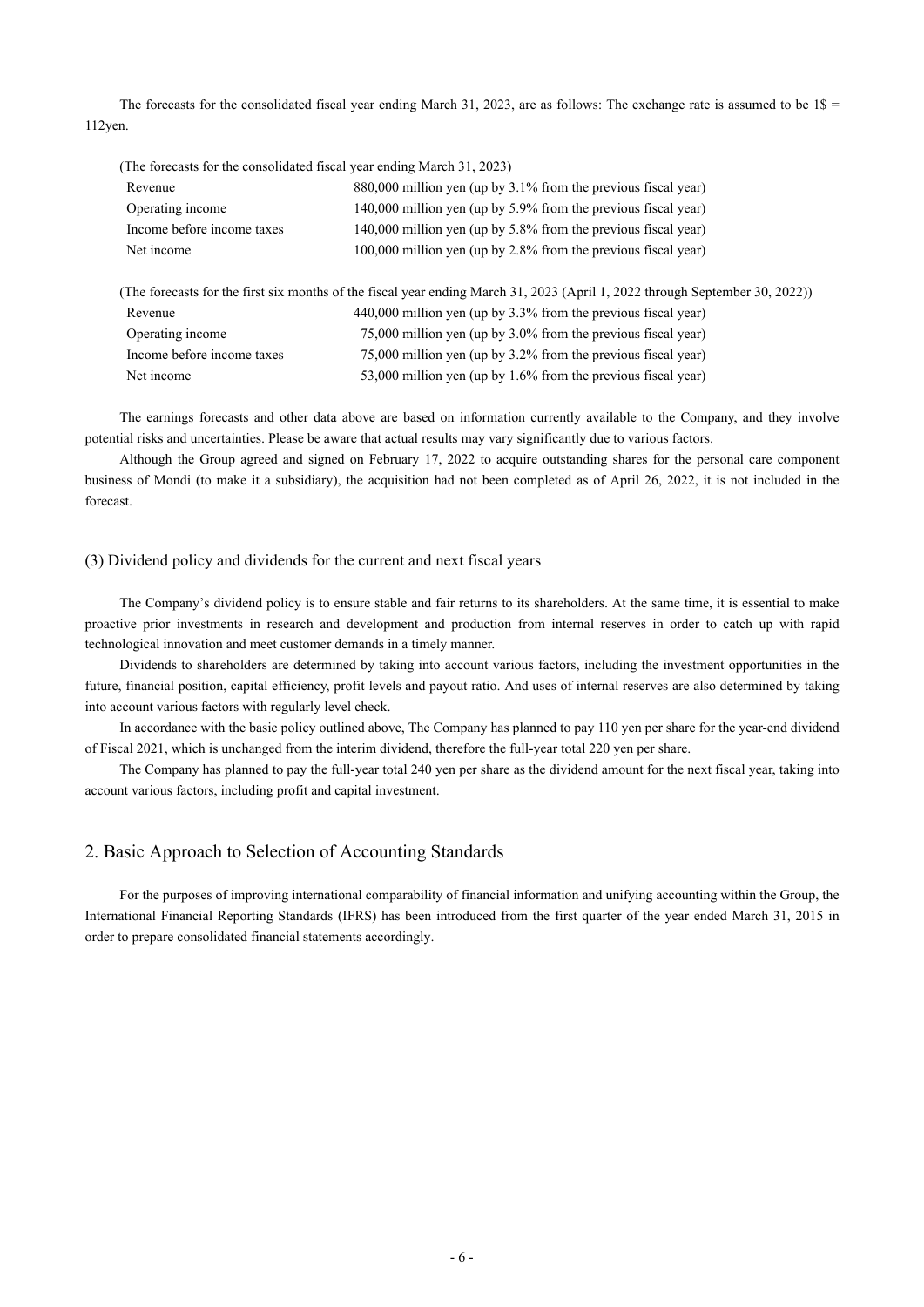3. Consolidated Financial Statements and Key Notes

(1) Consolidated statements of financial position

(Yen in Millions)

|                                               | March 31, 2021 | March 31, 2022 |  |
|-----------------------------------------------|----------------|----------------|--|
| (Assets)                                      |                |                |  |
| Current assets                                |                |                |  |
| Cash and cash equivalents                     | 300,888        | 362,046        |  |
| Trade and other receivables                   | 182,939        | 206,084        |  |
| Inventories                                   | 107,668        | 128,318        |  |
| Other financial assets                        | 1,399          | 4,939          |  |
| Other current assets                          | 17,121         | 21,349         |  |
| Total current assets                          | 610,017        | 722,738        |  |
| Non-current assets                            |                |                |  |
| Property, plant and equipment                 | 270,813        | 286,949        |  |
| Right-of-use assets                           | 14,979         | 13,681         |  |
| Goodwill                                      | 4,593          | 4,809          |  |
| Intangible assets                             | 13,620         | 13,707         |  |
| Investments accounted for using equity method | 392            | 547            |  |
| Financial assets                              | 10,856         | 12,131         |  |
| Deferred tax assets                           | 25,951         | 24,131         |  |
| Other non-current assets                      | 14,676         | 15,772         |  |
| Total non-current assets                      | 355,884        | 371,730        |  |
| Total assets                                  | 965,901        | 1,094,469      |  |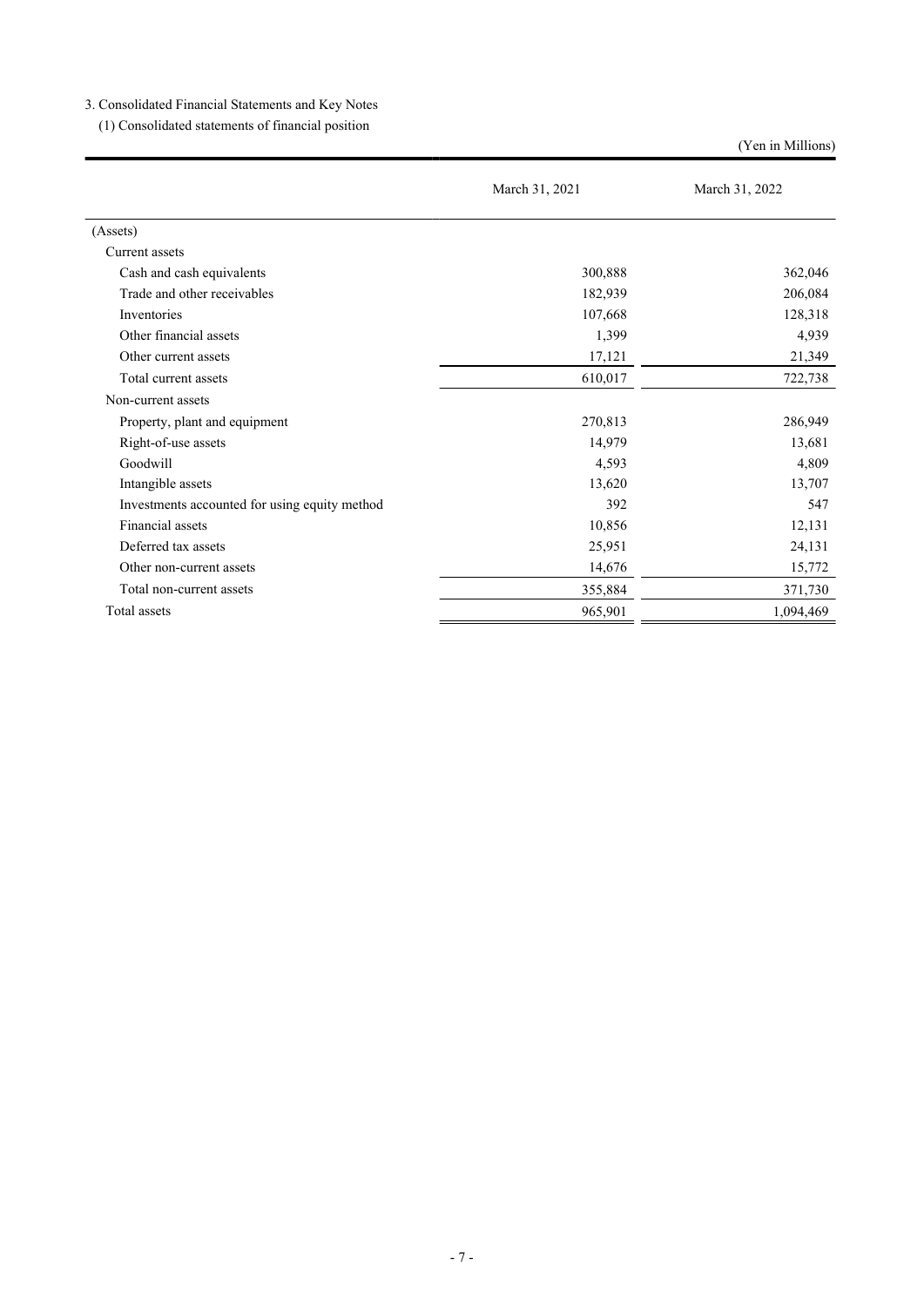|                                                              |                | (Yen in Millions) |  |
|--------------------------------------------------------------|----------------|-------------------|--|
|                                                              | March 31, 2021 | March 31, 2022    |  |
| Liabilities and equity                                       |                |                   |  |
| (Liabilities)                                                |                |                   |  |
| <b>Current</b> liabilities                                   |                |                   |  |
| Trade and other payables                                     | 100,790        | 102,798           |  |
| Bonds and borrowings                                         | 545            | 241               |  |
| Income tax payables                                          | 11,225         | 18,138            |  |
| Other financial liabilities                                  | 22,834         | 19,979            |  |
| Other current liabilities                                    | 47,387         | 67,330            |  |
| Total current liabilities                                    | 182,783        | 208,489           |  |
| Non-current liabilities                                      |                |                   |  |
| Other financial liabilities                                  | 17,161         | 16,941            |  |
| Defined benefit liabilities                                  | 46,754         | 44,125            |  |
| Deferred tax liabilities                                     | 347            | 326               |  |
| Other non-current liabilities                                | 2,167          | 2,480             |  |
| Total non-current liabilities                                | 66,431         | 63,873            |  |
| <b>Total liabilities</b>                                     | 249,214        | 272,363           |  |
| (Equity)                                                     |                |                   |  |
| Equity attributable to owners of the parent company          |                |                   |  |
| Share capital                                                | 26,783         | 26,783            |  |
| Capital surplus                                              | 50,070         | 49,992            |  |
| Retained earnings                                            | 635,916        | 705,910           |  |
| Treasury stock                                               | $-10,039$      | $-9,771$          |  |
| Other components of equity                                   | 13,136         | 48,276            |  |
| Total equity attributable to owners of the parent<br>company | 715,868        | 821,192           |  |
| Non-controlling interests                                    | 817            | 913               |  |
| Total equity                                                 | 716,686        | 822,105           |  |
| Total liabilities and equity                                 | 965,901        | 1,094,469         |  |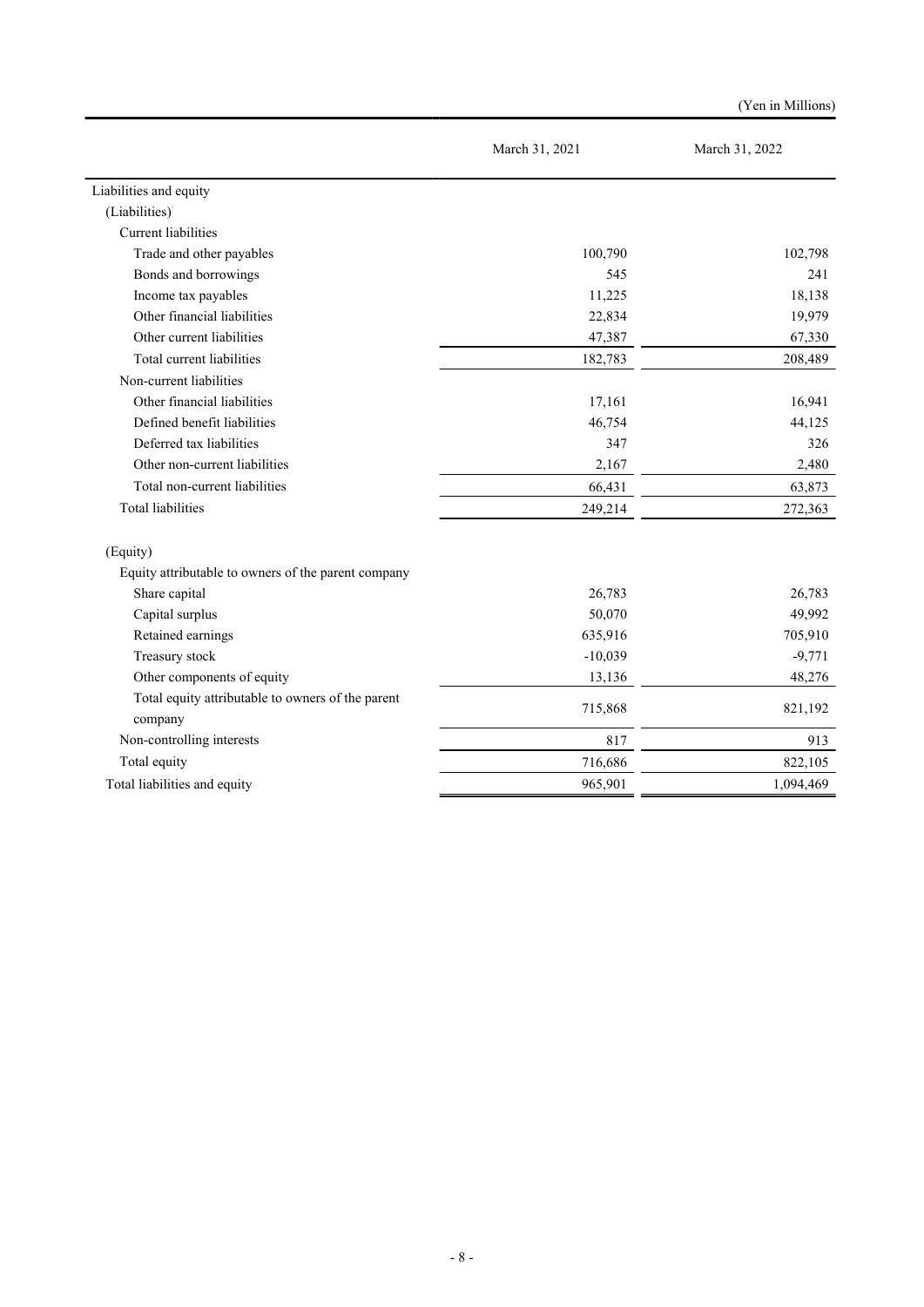(2) Consolidated statements of income and consolidated statements of comprehensive income

(Consolidated statements of income)

|                                              |                                                          | (Yen in Millions)                                        |
|----------------------------------------------|----------------------------------------------------------|----------------------------------------------------------|
|                                              | Fiscal 2020<br>(April 1, 2020 through<br>March 31, 2021) | Fiscal 2021<br>(April 1, 2021 through<br>March 31, 2022) |
| Revenue                                      | 761,321                                                  | 853,448                                                  |
| Cost of sales                                | 517,872                                                  | 551,059                                                  |
| Gross profit                                 | 243,449                                                  | 302,388                                                  |
| Selling, general and administrative expenses | 107,722                                                  | 129,625                                                  |
| Research and development expenses            | 35,261                                                   | 37,271                                                   |
| Other income                                 | 4,466                                                    | 6,707                                                    |
| Other expenses                               | 11,122                                                   | 9,938                                                    |
| Operating income                             | 93,809                                                   | 132,260                                                  |
| Financial income                             | 559                                                      | 1,459                                                    |
| Financial expenses                           | 1,073                                                    | 1,384                                                    |
| Equity in profits (losses) of affiliates     | 25                                                       | 42                                                       |
| Income before income taxes                   | 93,320                                                   | 132,378                                                  |
| Income tax expenses                          | 23,012                                                   | 35,143                                                   |
| Net income                                   | 70,308                                                   | 97,234                                                   |
| Net income attributable to:                  |                                                          |                                                          |
| Owners of the parent company                 | 70,235                                                   | 97,132                                                   |
| Non-controlling interests                    | 72                                                       | 102                                                      |
| Total                                        | 70,308                                                   | 97,234                                                   |
|                                              |                                                          |                                                          |

| Earnings per share attributable to owners of the parent company |        |        |
|-----------------------------------------------------------------|--------|--------|
| Basic earnings per share (Yen)                                  | 472.71 | 656.31 |
| Diluted earnings per share (Yen)                                | 472.39 | 656.00 |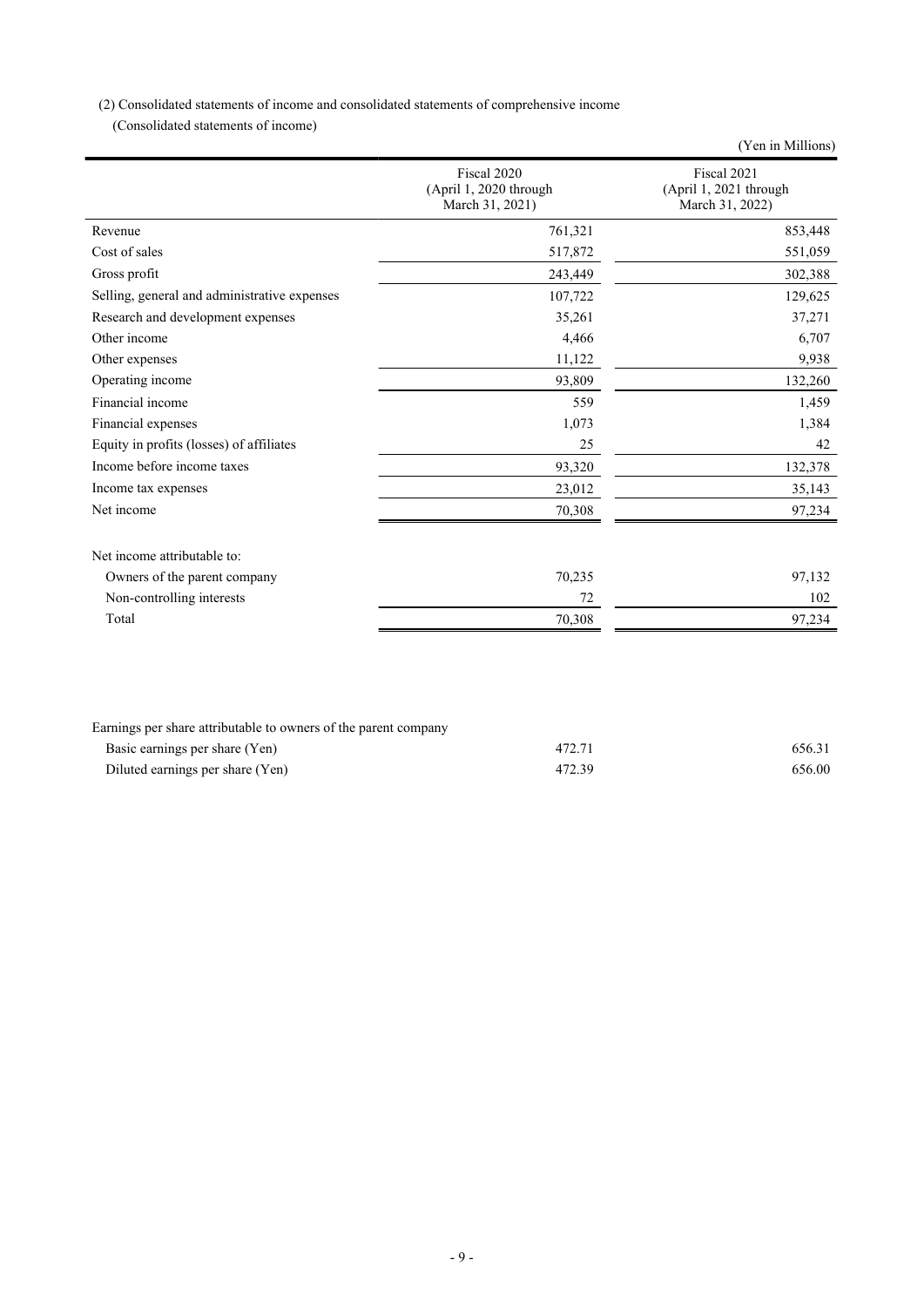# (Consolidated statements of comprehensive income)

|                                                                                                  |                                                          | (Yen in Millions)                                        |
|--------------------------------------------------------------------------------------------------|----------------------------------------------------------|----------------------------------------------------------|
|                                                                                                  | Fiscal 2020<br>(April 1, 2020 through<br>March 31, 2021) | Fiscal 2021<br>(April 1, 2021 through<br>March 31, 2022) |
| Net income                                                                                       | 70,308                                                   | 97,234                                                   |
| Other comprehensive income                                                                       |                                                          |                                                          |
| Items that will not be reclassified to profit or loss                                            |                                                          |                                                          |
| Net gain (loss) on financial assets measured at fair<br>value through other comprehensive income | 1,457                                                    | 339                                                      |
| Reevaluation of defined benefit liability                                                        | 2,626                                                    | 3,131                                                    |
| Items that will be reclassified to profit or loss                                                |                                                          |                                                          |
| Exchange differences on translating foreign operations                                           | 15,402                                                   | 33,613                                                   |
| Net gain (loss) in fair value of cash flow hedges                                                | $-4$                                                     | 1,998                                                    |
| Share of other comprehensive income of associates<br>accounted for using equity method           | 6                                                        | 5                                                        |
| Total other comprehensive income                                                                 | 19,488                                                   | 39,088                                                   |
| Total comprehensive income                                                                       | 89,796                                                   | 136,323                                                  |
| Total comprehensive income attributable to:                                                      |                                                          |                                                          |
| Owners of the parent company                                                                     | 89,714                                                   | 136,207                                                  |
| Non-controlling interests                                                                        | 82                                                       | 115                                                      |
| Total                                                                                            | 89,796                                                   | 136,323                                                  |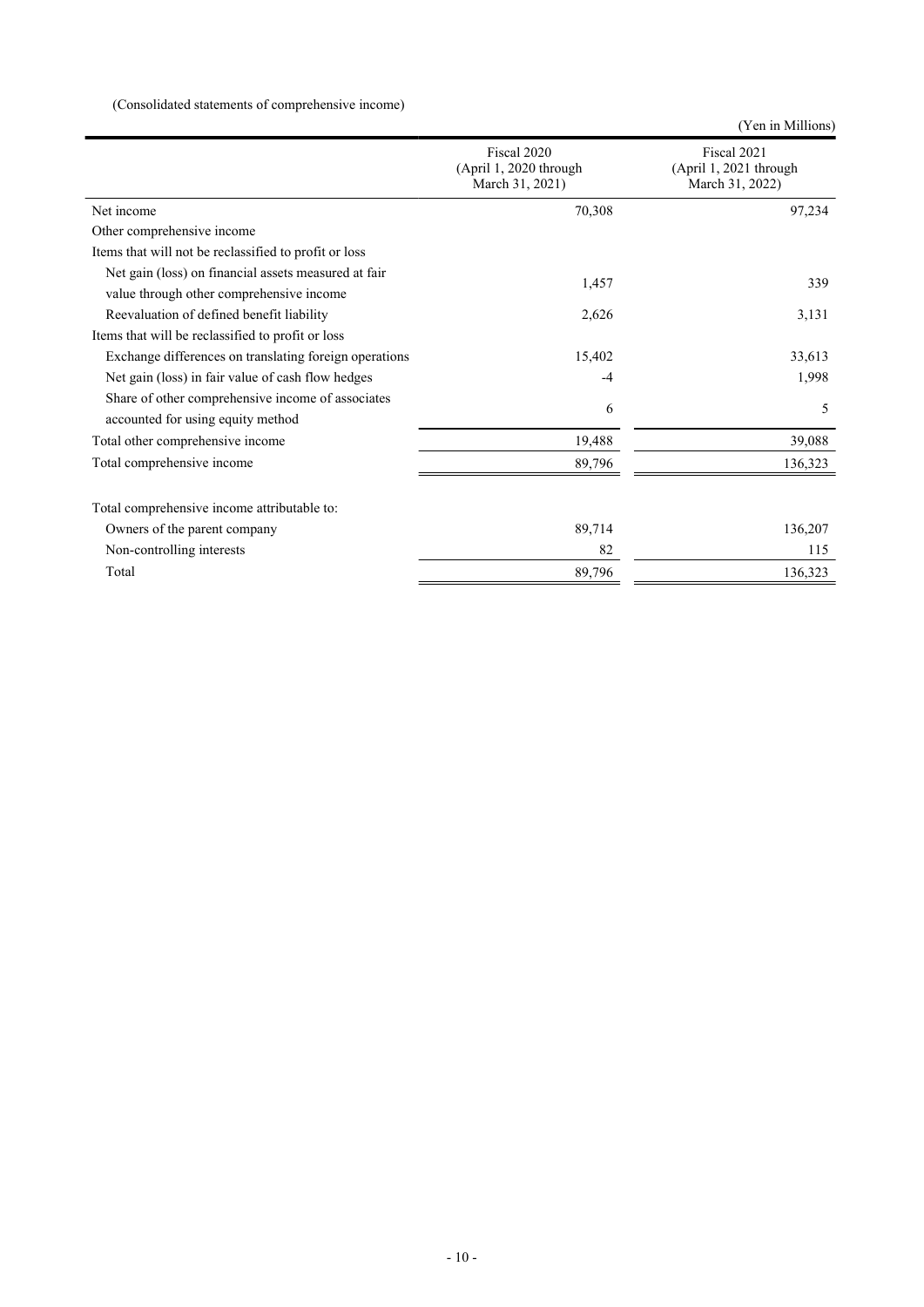# (3) Consolidated statements of changes in equity

Fiscal 2020 (April 1, 2020 through March 31, 2021)

(Yen in Millions)

|                                                                     | Equity attributable to owners of the parent company |                    |                          |                          |                                  |           |                                  |              |
|---------------------------------------------------------------------|-----------------------------------------------------|--------------------|--------------------------|--------------------------|----------------------------------|-----------|----------------------------------|--------------|
|                                                                     | Share<br>capital                                    | Capital<br>surplus | Retained<br>earnings     | Treasury<br>stock        | Other<br>components<br>of equity | Total     | Non-<br>controlling<br>interests | Total equity |
| Balance as of April 1,<br>2020                                      | 26,783                                              | 50,271             | 643,521                  | $-27,505$                | $-3,624$                         | 689,446   | 757                              | 690,204      |
| Net income                                                          |                                                     |                    | 70,235                   |                          |                                  | 70,235    | 72                               | 70,308       |
| Other comprehensive<br>income                                       |                                                     |                    |                          | $\overline{\phantom{a}}$ | 19,478                           | 19,478    | 10                               | 19,488       |
| Total comprehensive<br>income                                       |                                                     |                    | 70,235                   |                          | 19,478                           | 89,714    | 82                               | 89,796       |
| Share-based payment<br>transactions                                 |                                                     | $-200$             |                          |                          | 5                                | $-195$    |                                  | $-195$       |
| Dividends                                                           |                                                     |                    | $-30,188$                |                          |                                  | $-30,188$ | $-22$                            | $-30,211$    |
| Changes in treasury<br>stock                                        |                                                     | $-50,374$          | $\overline{\phantom{a}}$ | 17,466                   |                                  | $-32,908$ | $\overline{\phantom{a}}$         | $-32,908$    |
| Transfer from other<br>components of equity<br>to retained earnings |                                                     |                    | 2,723                    |                          | $-2,723$                         |           |                                  |              |
| Transfer from<br>retained earnings to<br>capital surplus            |                                                     | 50,374             | $-50,374$                |                          |                                  |           |                                  |              |
| Total transactions with<br>owners                                   |                                                     | $-200$             | $-77,840$                | 17,466                   | $-2,717$                         | $-63,291$ | $-22$                            | $-63,314$    |
| Balance as of March<br>31, 2021                                     | 26,783                                              | 50,070             | 635,916                  | $-10,039$                | 13,136                           | 715,868   | 817                              | 716,686      |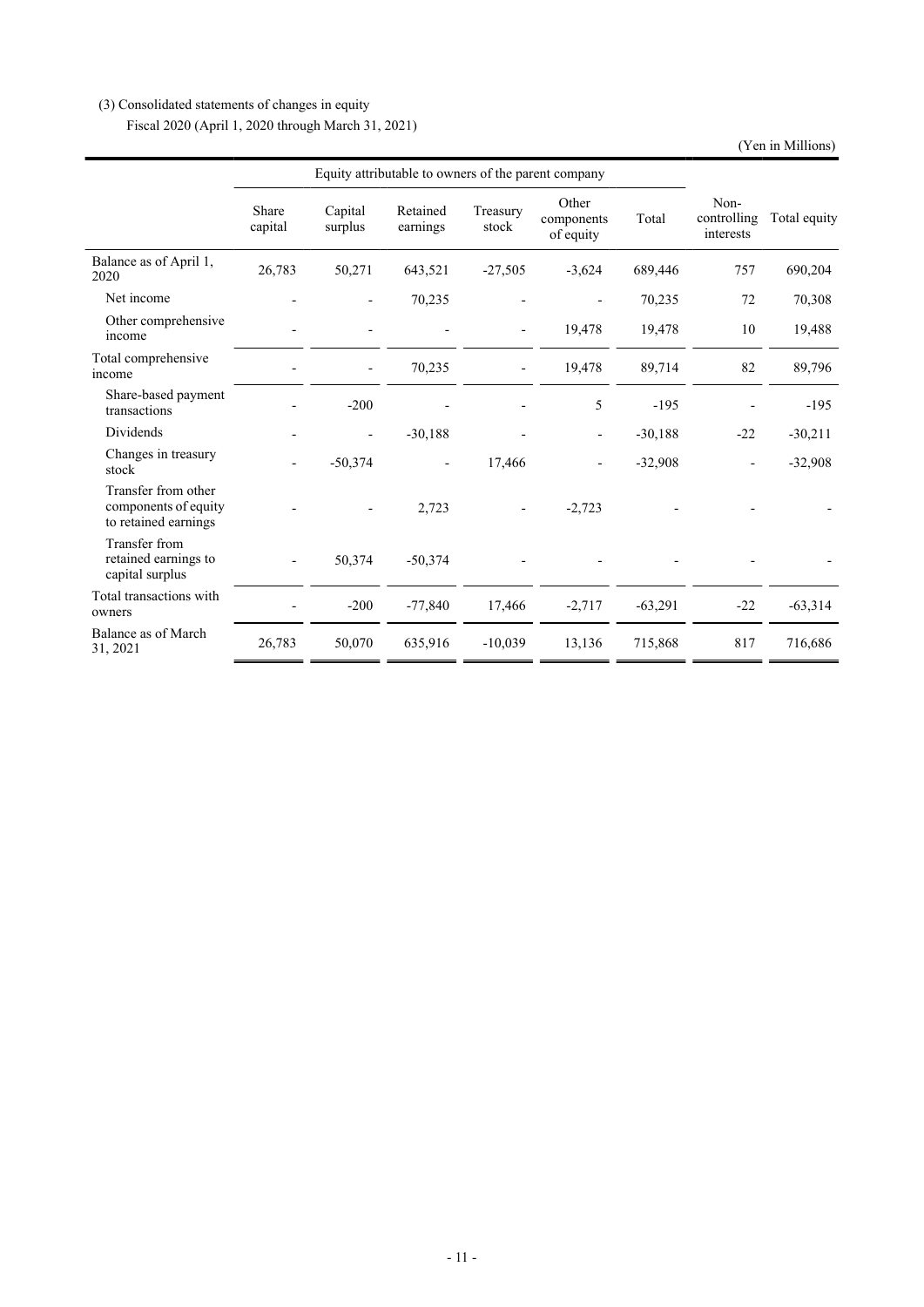(Yen in Millions)

|                                                                     | Equity attributable to owners of the parent company |                          |                      |                          |                                  |           |                                  |              |
|---------------------------------------------------------------------|-----------------------------------------------------|--------------------------|----------------------|--------------------------|----------------------------------|-----------|----------------------------------|--------------|
|                                                                     | Share<br>capital                                    | Capital<br>surplus       | Retained<br>earnings | Treasury<br>stock        | Other<br>components<br>of equity | Total     | Non-<br>controlling<br>interests | Total equity |
| Balance as of April 1,<br>2021                                      | 26,783                                              | 50,070                   | 635,916              | $-10,039$                | 13,136                           | 715,868   | 817                              | 716,686      |
| Net income                                                          |                                                     |                          | 97,132               |                          |                                  | 97,132    | 102                              | 97,234       |
| Other comprehensive<br>income                                       |                                                     |                          |                      | $\overline{\phantom{a}}$ | 39,075                           | 39,075    | 12                               | 39,088       |
| Total comprehensive<br>income                                       |                                                     |                          | 97,132               |                          | 39,075                           | 136,207   | 115                              | 136,323      |
| Share-based payment<br>transactions                                 |                                                     | $-132$                   |                      |                          | 3                                | $-128$    |                                  | $-128$       |
| Dividends                                                           |                                                     | $\overline{\phantom{a}}$ | $-31,076$            |                          |                                  | $-31,076$ | $-20$                            | $-31,097$    |
| Changes in treasury<br>stock                                        |                                                     | 54                       |                      | 267                      |                                  | 322       |                                  | 322          |
| Transfer from other<br>components of equity<br>to retained earnings |                                                     |                          | 3,937                | $\overline{\phantom{a}}$ | $-3,937$                         |           |                                  |              |
| Total transactions with<br>owners                                   |                                                     | $-77$                    | $-27,138$            | 267                      | $-3,934$                         | $-30,883$ | $-20$                            | $-30,903$    |
| Balance as of March<br>31, 2022                                     | 26,783                                              | 49,992                   | 705,910              | $-9,771$                 | 48,276                           | 821,192   | 913                              | 822,105      |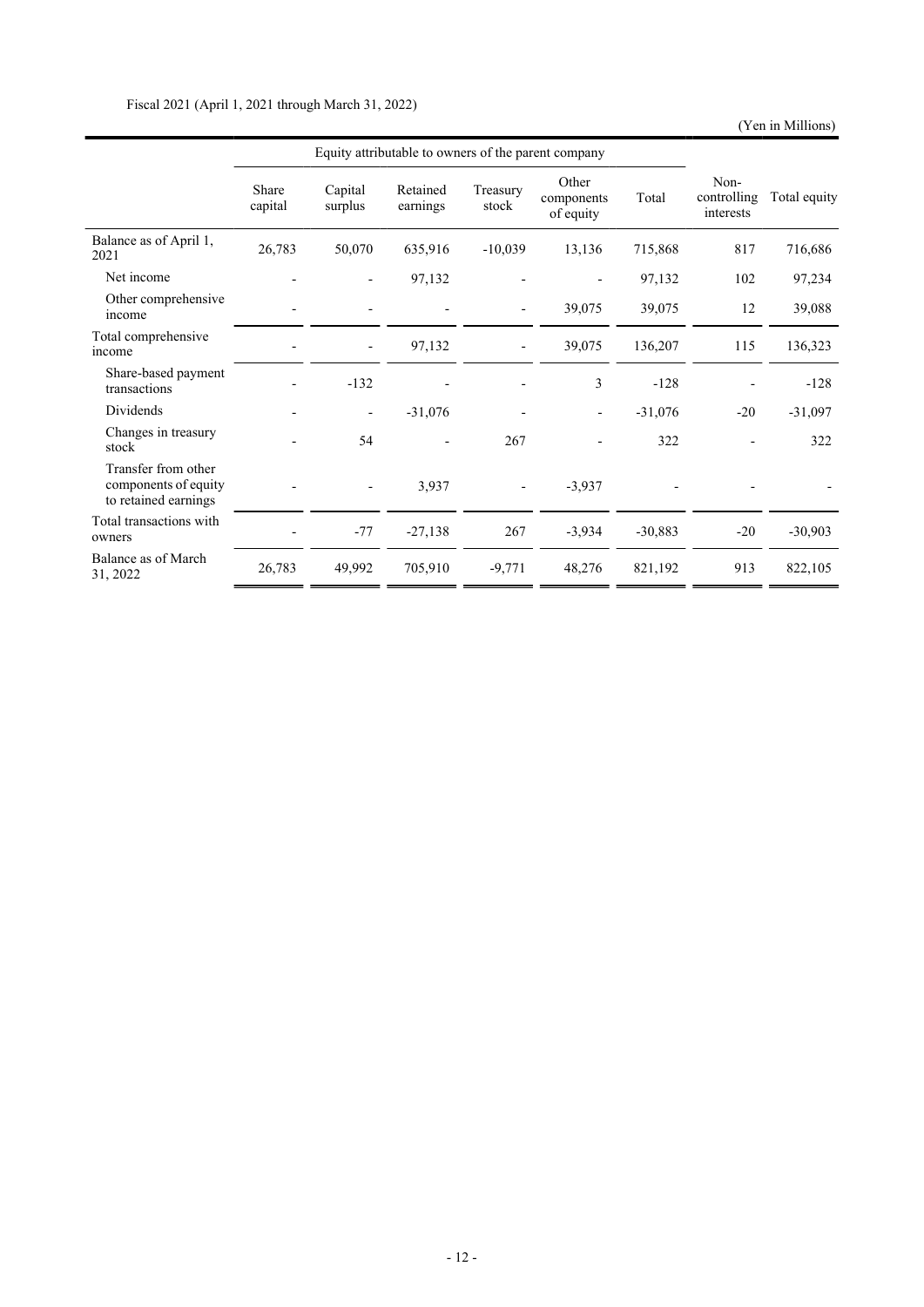# (4) Consolidated statements of cash flows

|                                                                              |                                                          | (Yen in Millions)                                        |
|------------------------------------------------------------------------------|----------------------------------------------------------|----------------------------------------------------------|
|                                                                              | Fiscal 2020<br>(April 1, 2020 through<br>March 31, 2021) | Fiscal 2021<br>(April 1, 2021 through<br>March 31, 2022) |
| Cash flows from operating activities                                         |                                                          |                                                          |
| Income before income taxes                                                   | 93,320                                                   | 132,378                                                  |
| Depreciation and amortization                                                | 47,950                                                   | 50,211                                                   |
| Impairment losses                                                            | 6,011                                                    | 5,986                                                    |
| Increase (decrease) in defined benefit liabilities                           | 1,878                                                    | 691                                                      |
| Decrease (increase) in trade and other receivables                           | $-21,058$                                                | $-10,118$                                                |
| Decrease (increase) in inventories                                           | $-7,607$                                                 | $-14,000$                                                |
| Increase (decrease) in trade and other payables                              | 9,234                                                    | 440                                                      |
| Increase (decrease) in advances received                                     | 3,560                                                    | 13,897                                                   |
| Interest and dividend income                                                 | 587                                                      | 569                                                      |
| Interest expenses paid                                                       | $-617$                                                   | $-535$                                                   |
| Income taxes (paid) refunded                                                 | $-24,560$                                                | $-30,445$                                                |
| Others                                                                       | 7,610                                                    | $-4,587$                                                 |
| Net cash provided by (used in) operating activities                          | 116,309                                                  | 144,489                                                  |
| Cash flows from investing activities                                         |                                                          |                                                          |
| Purchase of property, plant and equipment and intangible<br>assets           | $-57,724$                                                | $-58,958$                                                |
| Proceeds from sale of property, plant and equipment and<br>intangible assets | 341                                                      | 881                                                      |
| Decrease (increase) in time deposits                                         | 769                                                      | $-398$                                                   |
| Purchase of investment securities                                            | $-507$                                                   | $-596$                                                   |
| Proceeds from sale of investment securities                                  | 292                                                      | 764                                                      |
| Purchase of shares of subsidiaries and associates                            | $-880$                                                   | $-269$                                                   |
| Others                                                                       | 170                                                      | 982                                                      |
| Net cash provided by (used in) investing activities                          | $-57,538$                                                | $-57,594$                                                |
| Cash flows from financing activities                                         |                                                          |                                                          |
| Net increase (decrease) in short-term loans payable                          | 428                                                      | $-315$                                                   |
| Repayment of finance lease obligations                                       | $-5,199$                                                 | $-5,228$                                                 |
| Decrease (increase) in treasury stock                                        | $-33,312$                                                | $-0$                                                     |
| Cash dividends paid                                                          | $-30,188$                                                | $-31,076$                                                |
| Others                                                                       | $-25$                                                    | $-18$                                                    |
| Net cash provided by (used in) financing activities                          | $-68,297$                                                | $-36,639$                                                |
| Effect of exchange rate changes on cash and cash                             |                                                          |                                                          |
| equivalents                                                                  | 5,492                                                    | 10,901                                                   |
| Net increase (decrease) in cash and cash equivalents                         | $-4,034$                                                 | 61,157                                                   |
| Cash and cash equivalents at the beginning of the period                     | 304,922                                                  | 300,888                                                  |
| Cash and cash equivalents at the end of the period                           | 300,888                                                  | 362,046                                                  |
|                                                                              |                                                          |                                                          |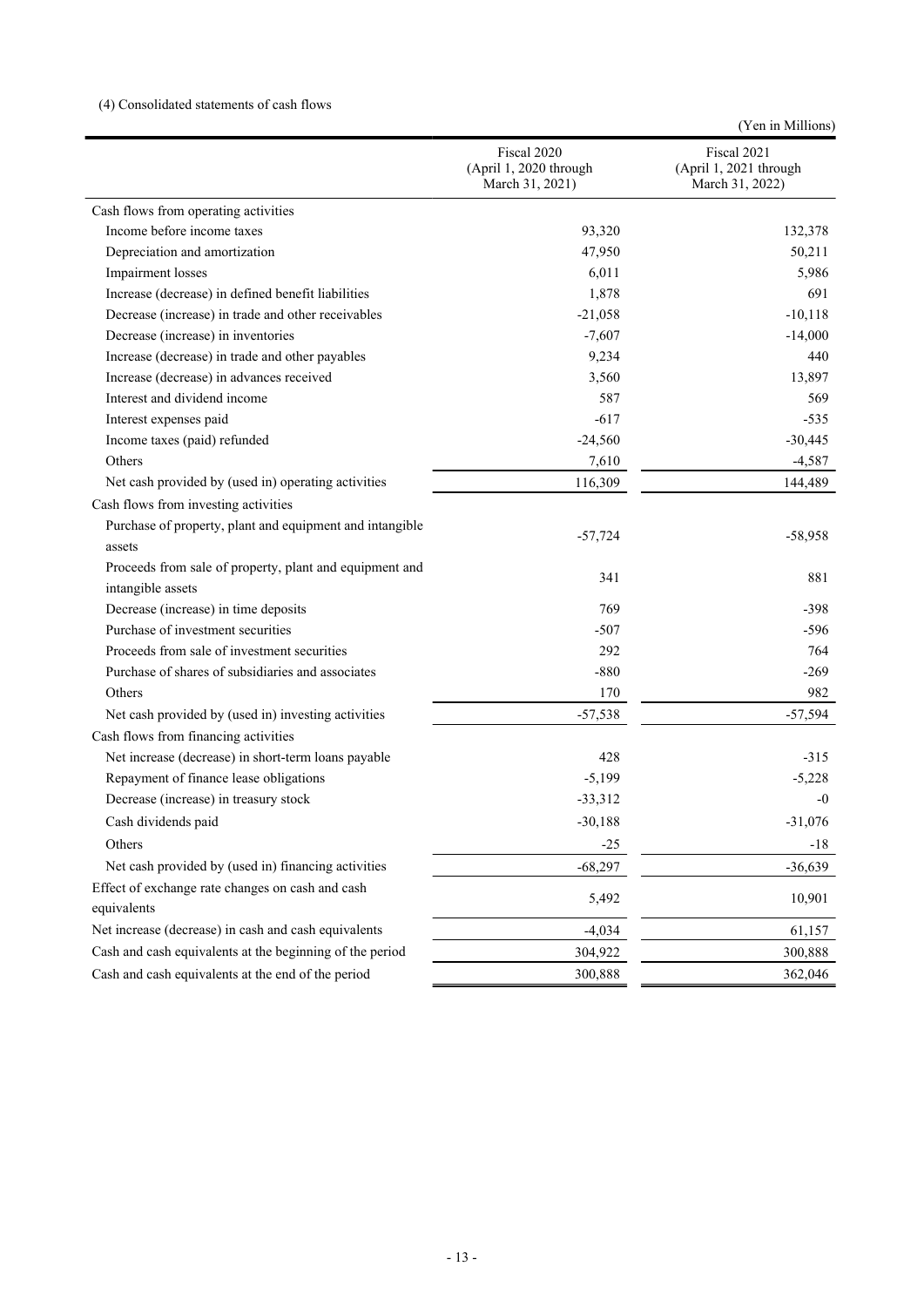#### (5) Notes on consolidated financial statements

### (Notes on going concern assumption) Not applicable.

### (Segment information)

Fiscal 2020 (April 1, 2020 through March 31, 2021) (Yen in Millions) Information regarding revenue, income or loss, assets, liabilities, and other items by segments

|                                                                    | Industrial<br>Tape | Optronics | Life Science | Others       | Total   | Adjustment | Figures in<br>consolidated<br>statements of<br>income |
|--------------------------------------------------------------------|--------------------|-----------|--------------|--------------|---------|------------|-------------------------------------------------------|
| Revenue from outside customers                                     | 293,529            | 420,073   | 25,901       | 20,784       | 760,289 | 1,032      | 761,321                                               |
| Inter-segment revenue                                              | 3,550              | 8,813     | 3,953        | 2,482        | 18,799  | $-18,799$  |                                                       |
| Total segment revenue                                              | 297,080            | 428,886   | 29,855       | 23,266       | 779,089 | $-17,767$  | 761,321                                               |
| Operating income (loss)                                            | 27,311             | 80,727    | $-3,011$     | $-7,496$     | 97,531  | $-3,722$   | 93,809                                                |
| Financial income                                                   |                    |           |              |              |         |            | 559                                                   |
| Financial expenses                                                 |                    |           |              |              |         |            | $-1,073$                                              |
| Equity in profits (losses) of affiliates                           |                    |           |              |              |         |            | 25                                                    |
| Income before income taxes                                         |                    |           |              |              |         |            | 93,320                                                |
|                                                                    |                    |           |              |              |         |            |                                                       |
| Segment assets                                                     | 250,369            | 486,969   | 39,269       | 29,368       | 805,976 | 159,925    | 965,901                                               |
| Other items:                                                       |                    |           |              |              |         |            |                                                       |
| Depreciation and amortization                                      | 16,108             | 20,884    | 2,405        | 2,129        | 41,527  | 6,422      | 47,950                                                |
| Impairment losses                                                  | 3,809              | 836       | 1,258        | $\mathbf{0}$ | 5,904   | 106        | 6,011                                                 |
| Increase in property, plant and<br>equipment and intangible assets | 12,660             | 29,697    | 1,358        | 2,272        | 45,989  | 4,608      | 50,597                                                |

(Note) 1. -3,722 million yen in adjustment of operating income (loss) includes other profits (losses) not allocated to each segment.

2. 159,925 million yen in adjustment of segment assets includes Cash and cash equivalents, Property, plant and equipment and others not belonging to each business segment.

3. With the changes in the management structure that have been made during the fiscal year 2021, Functional Base Products and Transportation, both included in the Industrial Tape, have been integrated. Such changes have also been reflected in the figures for the fiscal year ended March 31, 2021.

| Major products for each segment |  |  |
|---------------------------------|--|--|
|                                 |  |  |

| Business segment | Major products                                                                                                                    |
|------------------|-----------------------------------------------------------------------------------------------------------------------------------|
| Industrial Tape  | Functional Base Products (bonding and joining products, protective materials,<br>processing materials, automotive products, etc.) |
| Optronics        | Information Fine Materials, Flexible Printed Circuits                                                                             |
| Life Science     | Medical Products                                                                                                                  |
| Others           | Membrane Products, Other Products                                                                                                 |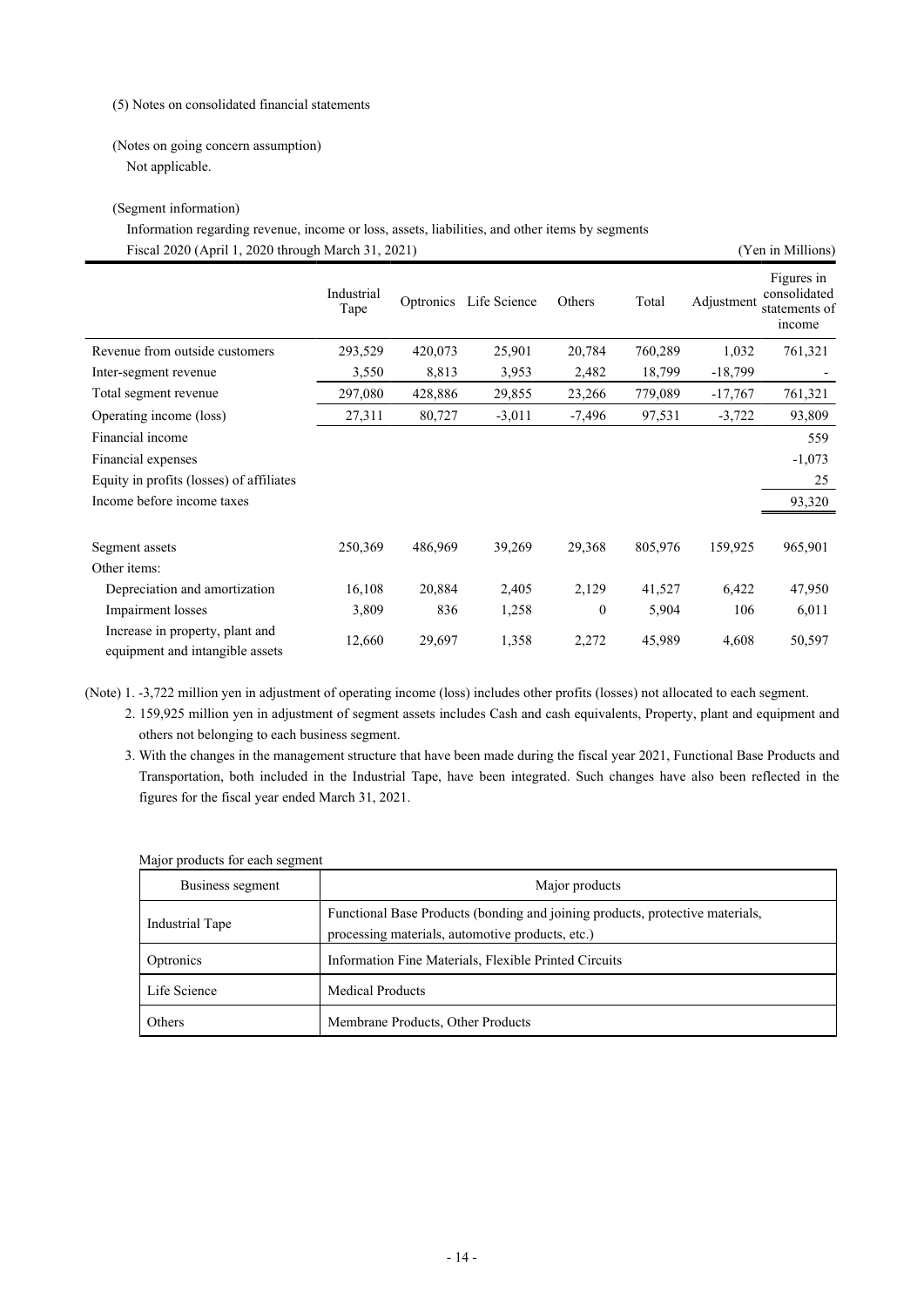## Fiscal 2021 (April 1, 2021 through March 31, 2022) (Yen in Millions)

|                                                                    | Industrial<br>Tape | Optronics | Life Science | Others   | Total   | Adjustment | Figures in<br>consolidated<br>statements of<br>income |
|--------------------------------------------------------------------|--------------------|-----------|--------------|----------|---------|------------|-------------------------------------------------------|
| Revenue from outside customers                                     | 327,617            | 452,332   | 47,699       | 24,594   | 852,244 | 1,204      | 853,448                                               |
| Inter-segment revenue                                              | 2,809              | 7,220     | 4,258        | 3,104    | 17,392  | $-17,392$  |                                                       |
| Total segment revenue                                              | 330,427            | 459,552   | 51,958       | 27,698   | 869,637 | $-16,188$  | 853,448                                               |
| Operating income (loss)                                            | 39,283             | 96,599    | 9,790        | $-9,964$ | 135,709 | $-3,449$   | 132,260                                               |
| Financial income                                                   |                    |           |              |          |         |            | 1,459                                                 |
| Financial expenses                                                 |                    |           |              |          |         |            | $-1,384$                                              |
| Equity in profits (losses) of affiliates                           |                    |           |              |          |         |            | 42                                                    |
| Income before income taxes                                         |                    |           |              |          |         |            | 132,378                                               |
|                                                                    |                    |           |              |          |         |            |                                                       |
| Segment assets                                                     | 263,176            | 551,768   | 62,726       | 26,684   | 904,355 | 190,113    | 1,094,469                                             |
| Other items:                                                       |                    |           |              |          |         |            |                                                       |
| Depreciation and amortization                                      | 16,035             | 22,370    | 2,267        | 2,393    | 43,067  | 7,143      | 50,211                                                |
| Impairment losses                                                  | 180                | 523       | 3            | 5,194    | 5,901   | 84         | 5,986                                                 |
| Increase in property, plant and<br>equipment and intangible assets | 14,278             | 25,212    | 4,458        | 3,550    | 47,499  | 8,997      | 56,496                                                |

(Note) 1. -3,449 million yen in adjustment of operating income (loss) includes other profits (losses) not allocated to each segment.

2. 190,113 million yen in adjustment of segment assets includes Cash and cash equivalents, Property, plant and equipment and others not belonging to each business segment.

| Business segment | Major products                                                                                                                    |
|------------------|-----------------------------------------------------------------------------------------------------------------------------------|
| Industrial Tape  | Functional Base Products (bonding and joining products, protective materials,<br>processing materials, automotive products, etc.) |
| Optronics        | Information Fine Materials, Flexible Printed Circuits                                                                             |
| Life Science     | <b>Medical Products</b>                                                                                                           |
| Others           | Membrane Products, Other Products                                                                                                 |

Major products for each segment